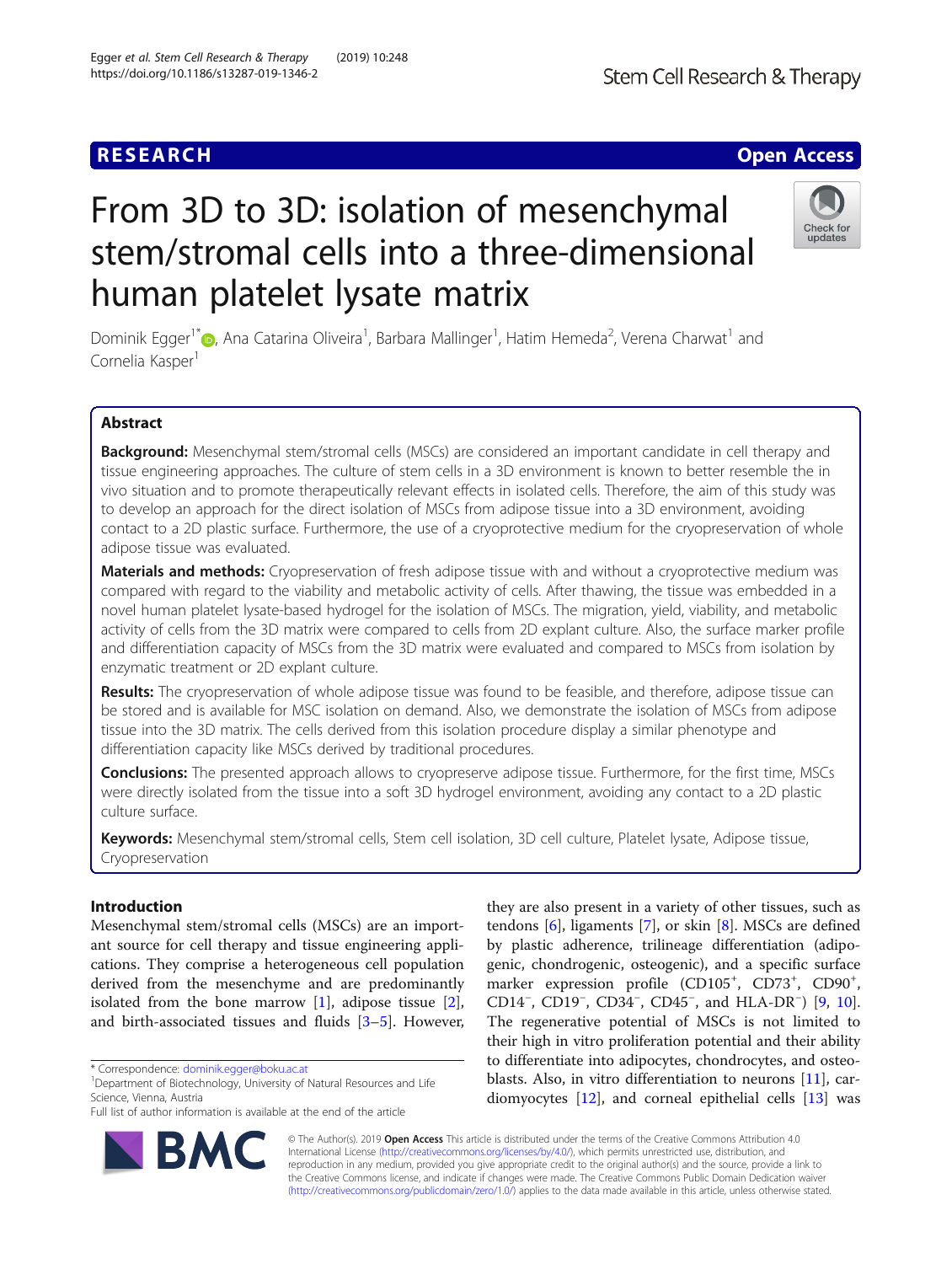observed. Effects related to injury repair were also reported, such as migration to injury sites [\[14\]](#page-8-0), immunomodulatory and anti-inflammatory properties mediated by cellular crosstalk, secretion of trophic factors [\[15](#page-8-0)], angiogenesis [\[16\]](#page-8-0), and anti-scarring effects [[17\]](#page-8-0).

Adipose tissue represents an easily accessible and ethically not questionable source of MSCs. The cells are usually isolated by mechanical dissociation and subsequent enzymatic digestion of the tissue with collagenase [[18\]](#page-8-0). However, it was shown that commercially available collagenase products may contain endotoxins [\[19](#page-8-0), [20](#page-8-0)] and other impurities, including unwanted proteases, since they are rarely purified products. Also, cells that undergo enzymatic digestion were demonstrated to show decreased viability due to lytic activity of the enzyme [[21\]](#page-8-0). To avoid damage by enzymatic digestions or impurities, MSCs were also isolated by explant culture of adipose tissue [[22](#page-8-0), [23](#page-8-0)]. Nevertheless, the final step in both isolation procedures is the selection of MSCs by adherence to a 2D plastic surface. However, the isolation procedure and the culture conditions during isolation can select subpopulations of MSCs and affect their function and potency [\[24\]](#page-8-0). Furthermore, cultivating MSCs in a 3D environment, either on scaffolds or scaffold-free as aggregates, is known to better reflect the physiological environment of MSCs and to have effects on cellular behavior and functionality [[25](#page-8-0)–[27](#page-8-0)]. Still, to the best of our knowledge, only one procedure for the isolation of MSCs into a 3D environment, avoiding selection by plastic adherence on a 2D surface, is available [\[28](#page-8-0)]. Papadimitropoulos et al. developed this procedure to isolate cells from a bone marrow aspirate on a perfused 3D scaffold to avoid 2D plastic adherence. Although this method allows for a streamlined MSC expansion in a bone marrow-like environment, it is limited to hard and porous scaffolds, such as ceramics. Therefore, in this study, we present an approach for the direct isolation of MSCs from adipose tissue into a soft 3D environment. For this, we used a hydrogel matrix prepared from polymerized human platelet lysate (hPL). This hydrogel has the advantage that it serves both as adhesion matrix and nutrient supply, and it was already been shown to be suitable for 3D cell culture of MSCs [[29,](#page-8-0) [30\]](#page-8-0). Furthermore, it is of increasing interest to have human adipose tissue for the isolation of MSCs available at any time. Since fresh donor tissue is not always available on demand, strategies for the cryopreservation of human adipose tissue are required. The cryopreservation of liposuction aspirates from adipose tissue and isolation of MSCs by enzymatic treatment from long-term cryopre-served adipose tissue was demonstrated before [[31](#page-8-0), [32](#page-8-0)]. However, we aimed to develop an approach for the cryopreservation for whole adipose tissue portions for the isolation of MSCs by explant cultivation. For this, we tested the cryopreservation with and without a cryoprotective medium. Altogether, we aimed to develop a workflow for the cryopreservation of adipose tissue which then can be used for the embedding in a 3D matrix for the isolation of MSCs from their native 3D environment into a 3D matrix, avoiding contact to a 2D plastic surface.

## Materials and methods

## Freezing and thawing of adipose tissue

The adipose tissue used in this study was derived from abdominal plastic surgery of four different donors (female, 28–58 years old), as described before [[33\]](#page-8-0). The tissue was manually cut into pieces of approximately 125 mm<sup>3</sup>, as a maximum side length of  $5 \times 5 \times 5$  mm was intended. Afterwards, 1 g (corresponding to approximately eight pieces) of tissue was transferred to a vial for cryopreservation (Greiner Bio-One, Kremsmünster, Austria), covered with a medium for cryopreservation composed of MEM alpha (Thermo Fisher Scientific, Waltham, MA, USA) supplemented with 12.5% hPL (PLSolution; PL BioScience, Aachen, Germany) and 10% dimethyl sulfoxide (DMSO; Sigma Aldrich, St. Louis, MO, USA) or left without a medium and subsequently cooled down at 1 °C/min to − 80 °C. After 24 h, the tissue was stored in liquid nitrogen (− 196 °C). Upon thawing, the vials were placed in a 37 °C water bath for 2 min, the medium was removed, and the pieces either transferred to a standard cell culture plate or embedded into a gel comprised of polymerized hPL as described in the "Isolation via 2D explant culture" section and "[Isola](#page-2-0)[tion via 3D explant culture](#page-2-0)" section.

#### Isolation via 2D explant culture

For the isolation via the 2D explant culture, one thawed tissue piece (cryopreserved without a medium) was transferred to tissue culture-treated 24-well plates and incubated for 1 h at 37 °C to let the tissue attach to the surface. Some experiments were performed in a 6-well plate. In this case, three pieces of tissue were transferred to one well. Afterwards, the tissue was covered with an expansion medium composed of MEM alpha with 10% hPL, 0.5% gentamycin (Lonza, Basel, Switzerland), and 1 U/ml PLSupplement (heparin; PL BioScience GmbH) and incubated in a standard incubator. For better comparison, the tissue was covered with the same volume of medium as the volume of PLMatrix (PL BioScience GmbH, Aachen, Germany) used during 3D explant culture (refer to the "[Isolation via 3D explant culture](#page-2-0)" section), and no medium changes were performed. After 14 days, the cells were detached by accutase (Sigma Aldrich) treatment (15-min incubation at 37 °C), and the total cell number was determined by trypan blue staining and manual counting with a hemocytometer. The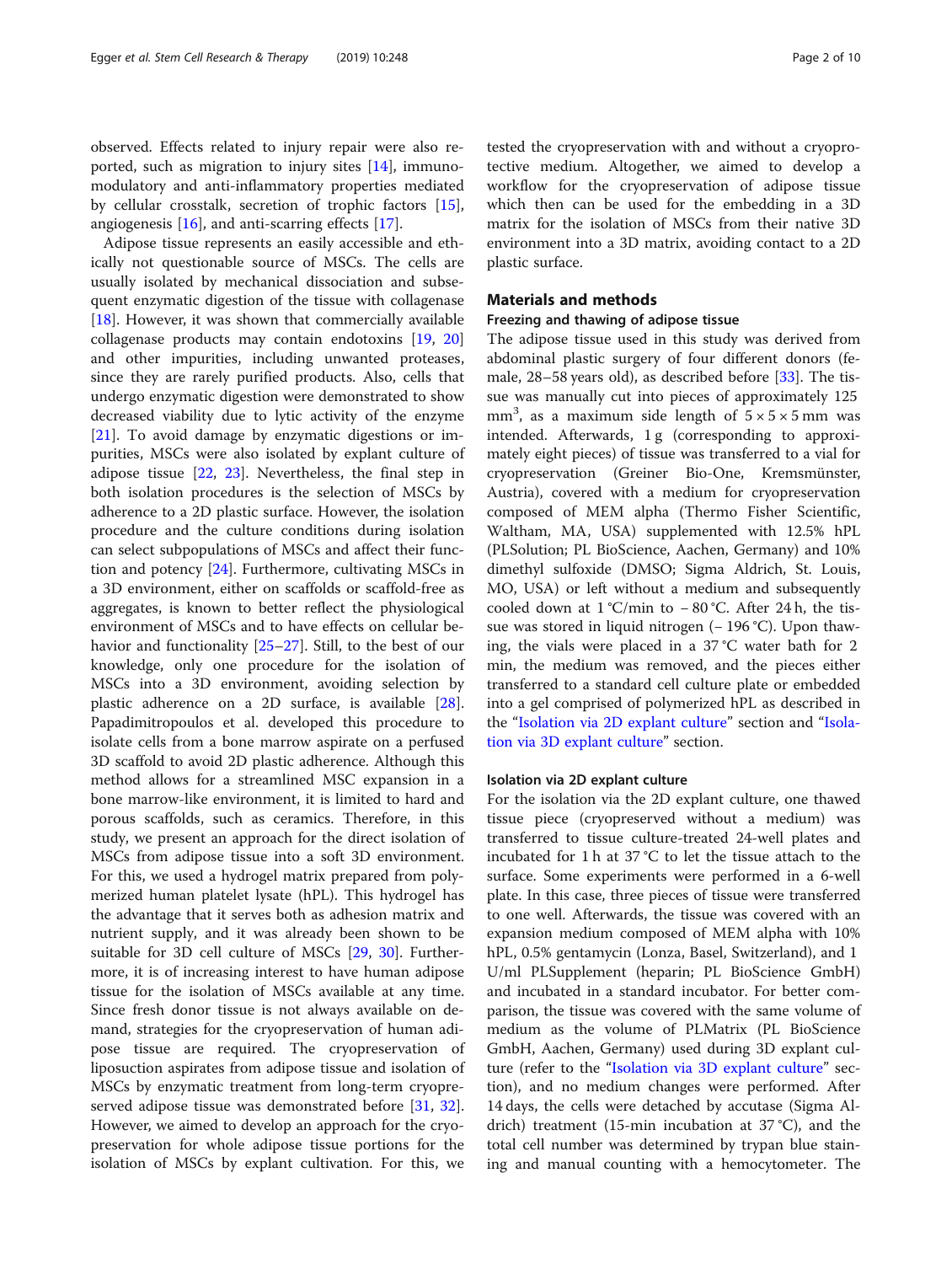<span id="page-2-0"></span>standard enzymatic isolation procedure from adipose tis-sue was performed as described before [\[33](#page-8-0)].

#### Isolation via 3D explant culture

For the isolation via 3D explant culture, adipose tissue was embedded between two layers of a hPL-based gel, which was composed of 10% reconstituted lyophilized PLMatrix (PL BioScience GmbH, Aachen, Germany) in MEM alpha with 0.5% gentamycin. First, a bottom layer was added to 6- or 24-well plates and polymerized for 1 h at 37 °C in a standard incubator. As for the 2D explant culture, either three or one thawed tissue pieces (cryopreserved without medium) were transferred on top of the bottom layer in a 6- or 24-well plate, respectively, covered with a top layer of PLMatrix and incubated at 37 °C for up to 14 days.

### Harvesting of MSCs from PLMatrix

The cells that were cultured in the PLMatrix were harvested by combining mechanical dissociation and enzymatic digestion of the extracellular matrix (ECM). The gel was dissociated by suction through the needle of a 5 ml syringe (both Braun, Kronberg im Taunus, Germany), and the liquid gel, together with the tissue, was transferred to a centrifugation tube. The well was rinsed with phosphate-buffered saline (PBS; Sigma Aldrich), transferred to the same tube, and the tube was centrifuged at 500g for 5 min. After removal of the supernatant and the adipose tissue, the cell pellet was resuspended in 2 ml of 2 mg/ml collagenase IA (Sigma Aldrich) in PBS and incubated for 1 h at 37 °C on a horizontal shaker at 100 rpm. Afterwards, the tube was centrifuged at 500g for 5 min and the pellet resuspended in the expansion medium. The total cell number was then determined by trypan blue staining and manual cell counting with a hemocytometer.

## Differentiation

To determine the adipogenic and osteogenic differentiation capacity,  $4,000$  cells/cm<sup>2</sup> in passage 2 were seeded on a 12-well plate coated with fibronectin  $(2 \mu g/cm^2)$ ; Sigma Aldrich) and allowed to grow confluent. For chondrogenic differentiation,  $2.5 \times 10^5$  cells were seeded into a 15-ml tube and centrifuged (300g, 5 min) to form an aggregate. Then, in all conditions, the medium was changed to adipogenic, chondrogenic (NH AdipoDiff Medium or NH ChondroDiff Medium, both Miltenyi Biotech, Bergisch Gladbach, Germany, with 0.5% gentamycin), or osteogenic differentiation medium (MEM alpha, 2.5% HPL, 0.5% gentamycin, 1 U/ml heparin, 5 mM beta-glycerolphosphate, 0.1 μM dexamethasone, and 0.2 mM L-ascorbate-2-phosphate, all Sigma Aldrich), respectively. Cells were cultivated for 21 days, and the medium was changed every 2–3 days.

### Histological stainings

MSCs cultivated in the adipogenic medium were stained for lipid vacuoles with Oil Red O, after fixation with 4% paraformaldehyde (PFA; both Sigma). To confirm chondrogenic differentiation, the aggregates were fixed with 4% PFA, embedded in paraffin, and stained for glycosaminoglycans with Alcian blue (Sigma) according to routine histology protocols. MSCs cultivated in the osteogenic medium were fixed with 96% ethanol and stained for calcium with Alizarin Red (Sigma). Cells on day 0 and day 21 cultivated in the expansion medium served as the control. All stainings were performed as described before in detail [\[27](#page-8-0)].

#### Preparation of histological sections

To prepare histological sections of PLMatrix, the matrix with adipose tissue and migrated cells was fixed with 4% PFA for 24 h, embedded in paraffin using a Shandon Tissue Excelsior (Thermo Fisher Scientific), and cut with a rotating microtome (Thermo Fisher Scientific). Subsequently, the sections were stained with hematoxylin (Richard Allan Scientific) and eosin (Carl Roth) in  $ddH<sub>2</sub>O$  and dehydrated, before sections were covered with DPX mounting medium (Sigma Aldrich).

#### Nuclear staining in PLMatrix

Prior to staining the cell nuclei with 4′,6-diamidin-2 phenylindol (DAPI), the samples were fixed with 4% PFA (both Sigma Aldrich). The cells from standard cell culture plastic surfaces were rinsed with PBS, whereas the PLMatrix samples were not rinsed. Afterwards, the samples were covered with DAPI 1 μl/ml in PBS with 0.1% Triton X (Sigma Aldrich) and incubated for 30 min at room temperature. Subsequently, the staining solution was discarded, PBS added, and the staining documented by fluorescence microscopy (Leica, DMIL LED, EL6000).

### Live/dead staining

Viability of cells was visualized with calceinacetoxymethyl ester (AM) and propidium iodide (PI) staining. Briefly, the samples were covered with calcein-AM  $(2 \mu M)$  and PI  $(8 \mu M)$  in PBS and incubated for 30 min at 37 °C. The cells from standard cell culture plastic surfaces were rinsed with PBS prior to incubation. After incubation, all samples were rinsed with PBS and the staining documented by fluorescence microscopy.

#### Metabolic activity

To assess the metabolic activity of cells after isolation, the cells were first harvested and incubated with collagenase to obtain single cells as described in the "Harvesting of MSCs from PLMatrix" section. Afterwards, cells were seeded at  $1 \times 10^4$  cells/cm<sup>2</sup> on standard cell culture plates in an expansion medium and incubated overnight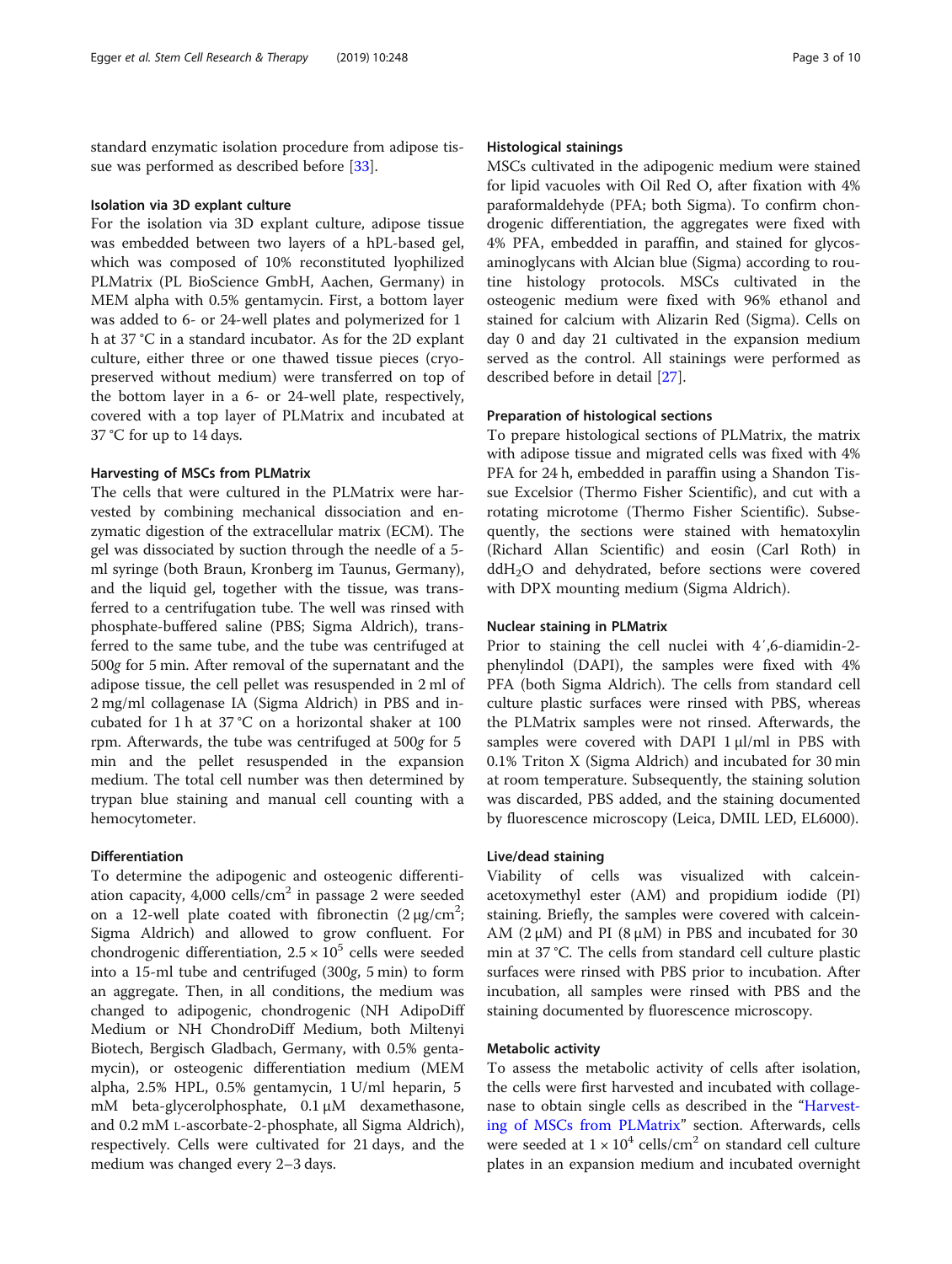Egger et al. Stem Cell Research & Therapy (2019) 10:248 Page 4 of 10

at 37 °C. Subsequently, a resazurin-based in vitro toxicology assay kit (TOX8) was applied (Sigma Aldrich) and fluorescence intensity was measured with a plate reader (Tecan, Männedorf, Switzerland) according to the manufacturer's instructions. The expansion medium served as a control.

## Phenotyping

To determine MSC surface marker expression, the cells of one donor were detached by accutase treatment and stained with a human MSC phenotyping kit and an anti-HLA-DR antibody (both Miltenyi Biotec) according to the manufacturer's instructions. In this kit, the antibodies for the negative markers (CD14, CD20, CD34, and CD45) are labeled with the same fluorophore to generate a negative marker panel. According to the manufacturer's manual, an approximately 10-fold increase of the fluorescence intensity of the negative markers is expected for negative samples, as compared to the isotype control. The stained cells were resuspended in a suitable volume of flow cytometry buffer (0.5% fetal bovine serum, 2 mM EDTA in PBS), and acquisition was carried out on a BD FACS Canto II (Franklin Lakes, NJ, USA). Between 1 and  $5 \times 10^4$  gated events were recorded per sample. Subsequent analysis was performed with Kaluza Flow Cytometry software (version 1.3, Beckman Coulter, Brea, CA, USA).

## Statistical analysis

All data is expressed as mean values ± standard deviation (SD). The data was analyzed using Microsoft Excel and GraphPad Prism 6.01. Comparisons were carried out using unpaired t tests. Values of  $p < 0.05$  with a confidence interval of 95% were defined as statistically significant.

## Results

## Cryopreservation of adipose tissue

We tested if our standard medium for cryopreservation of MSCs (12.5% hPL, 10% DMSO in MEM alpha) would also be suitable for the cryopreservation of small pieces of human adipose tissue (approximately 125 mm<sup>3</sup>) and tested this condition against cryopreservation without a medium or additional cryoprotectives. After thawing, the tissue was embedded in PLMatrix for the isolation of cells. The outgrowth of cells was observed in both conditions, and no significant difference was observed during 14 days (Fig. [1](#page-4-0)b). The number of viable cells harvested from the PLMatrix was significantly higher after cryopreservation with a medium, compared to cryopreservation without a medium  $(1.9 \pm 0.3 \text{ vs. } 1.1 \pm 1.1)$  $0.1 \times 10^5$  cells). The overall viability was similar after cryopreservation with and without a medium  $(91 \pm 5\%)$ vs.  $95 \pm 13\%$ ). However, the metabolic activity of cells after isolation and harvest was significantly higher  $(1.5 \pm 1)$ 0.2 fold) in cells cryopreserved without a medium, compared to cells cryopreserved with a medium (Fig. [1](#page-4-0)e).

## Migration of MSCs into PLMatrix

In this study, we compared the migration of cells from the adipose tissue into the PLMatrix with the migration of cells on a standard 2D surface (2D explant) over a period of 14 days. Individual cells were visible in the matrix as early as 72 h after embedding the tissue into PLMatrix (Additional file [1:](#page-7-0) Figure S1 and Additional file [2:](#page-7-0) Video S1). After that, the cells continued to migrate out and proliferated until day 14, as demonstrated by histological sections of the gel and micrographs (Fig. [2,](#page-5-0) Additional file [3](#page-7-0): Figure S2). As the number of harvested cells did not change significantly after 11 days, observations were discontinued at day 14. Generally, more cells could be harvested from the PLMatrix compared with 2D explant (Fig. [2c](#page-5-0)). Most of the cells were found to be viable in both conditions, as confirmed by calcein-AM and PI staining (Fig. [2](#page-5-0)e).

## Characterization of MSCs derived by 3D explant isolation

Cells that migrated into the PLMatrix were found to differentiate into all three lineages, as confirmed by histo-logical stainings (Additional files [4](#page-7-0), [5,](#page-7-0) and [6](#page-7-0): Figures S3 to S5). Furthermore, they displayed the same differentiation potential as cells derived from the traditional 2D enzymatic isolation procedure. To characterize the surface marker expression, cells harvested from standard enzymatic isolation procedure (2D control), 2D explant procedure, and PLMatrix were stained for CD105, CD73, CD90, CD14, CD19, CD34, CD45, and HLA-DR and analyzed by flow cytometry. The isolated cells were found to be positive for CD73, CD90, and CD105 and negative for CD14, CD20, CD34, CD45, and HLA-DR. The surface marker profile and average marker expression, as compared to the isotype control, were similar across all conditions (Fig. [3\)](#page-6-0).

## **Discussion**

In this study, we aimed to develop a workflow for the cryopreservation of whole adipose tissue and further isolation of MSCs into a 3D environment, avoiding contact to a 2D plastic surface. The cryopreservation of adipose tissue was found to be feasible with and without a standard DMSO containing cryoprotective medium. DMSO is usually used at 5 or 10% as a cryoprotective agent in cryomedia. Although it is known to cause damage to cells [[31](#page-8-0)], the use of 10% DMSO (compared to 5%) increased the recovery and viability of cells after cryopreservation [\[34](#page-8-0)], which is why 10% DMSO was used for cryopreservation in this study. However, the decreased metabolic activity observed in this study might be due to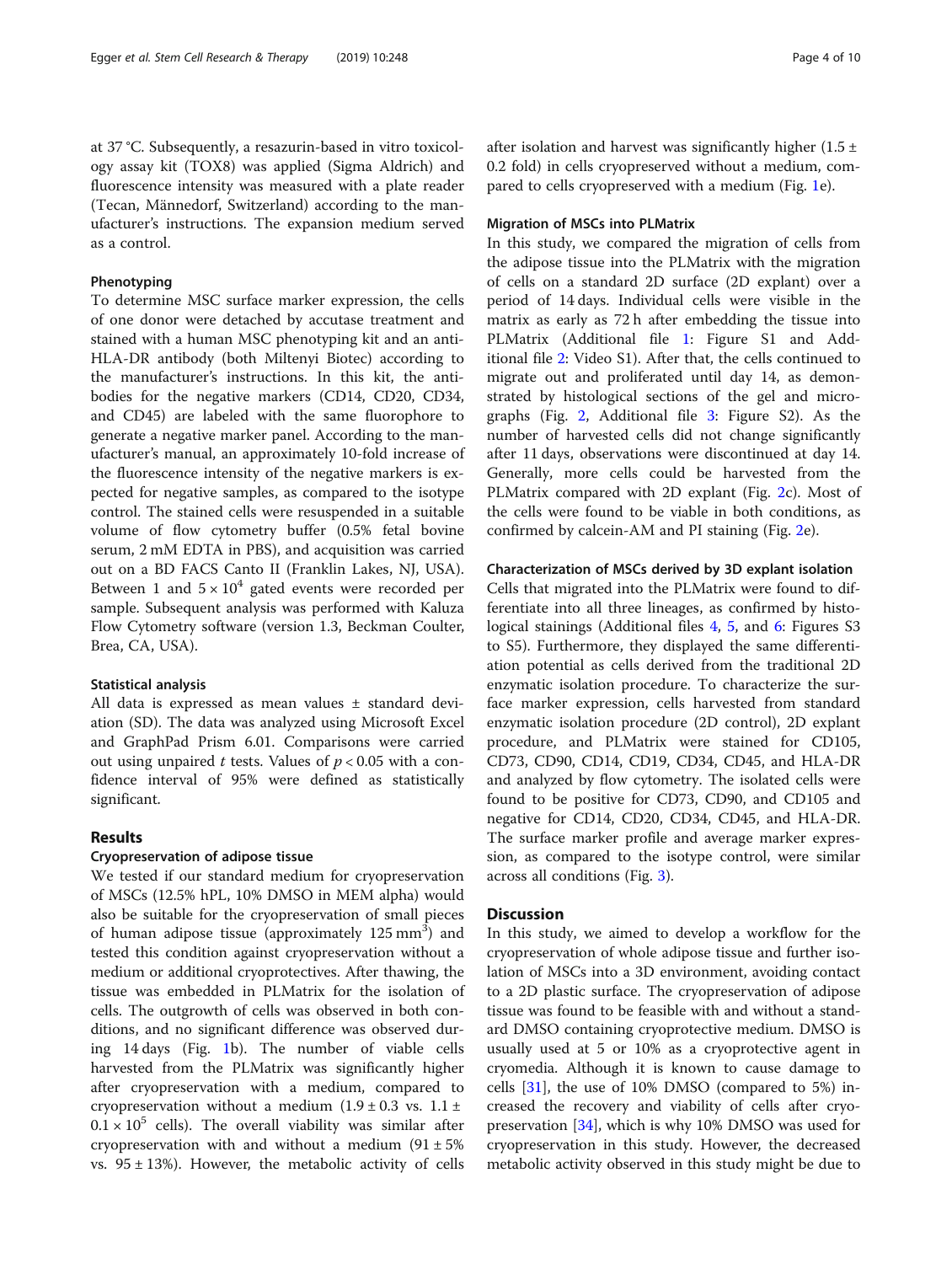<span id="page-4-0"></span>

at different time points. c Cell number, d viability, and e metabolic activity assessed with resazurin-based TOX-8 assay of MSCs after outgrowth from the adipose tissue cryopreserved without and with cryomedia into PLMatrix after 14 days of outgrowth. Data represented as average ± SD from  $n = 3$  experiments,  $p < 0.05$ 

remnants of DMSO in the adipose tissue. This data suggests that cryopreservation of small pieces (approximately 125 mm<sup>3</sup>) of whole adipose tissue with and without a cryoprotective medium is feasible. Although the cell number after thawing was higher when a cryoprotective medium was used, the omission of a cryoprotective medium containing DMSO seems to cause less cell stress and might be more cost- and time-effective in handling. Therefore, we decided to freeze and thaw adipose tissue without a cryoprotective medium for the comparison of 3D vs. 2D explant isolation in this study.

The PLMatrix hydrogel was demonstrated to be suitable for cell culture of MSCs in prior studies [\[29,](#page-8-0) [30](#page-8-0)]. Since the matrix is based on polymerized hPL, the hydrogel serves not only as a structure for migration of the cells but at the same time as nutrient supply. Therefore, the migration of cells from the adipose tissue into the PLMatrix was observed and compared to the migration from the adipose tissue on a standard 2D plastic surface which is usually referred to as explant culture. We found that more cells could be harvested from the PLMatrix compared with the 2D explant (Fig. [2c](#page-5-0)). This is facilitated by the possibility to migrate from the tissue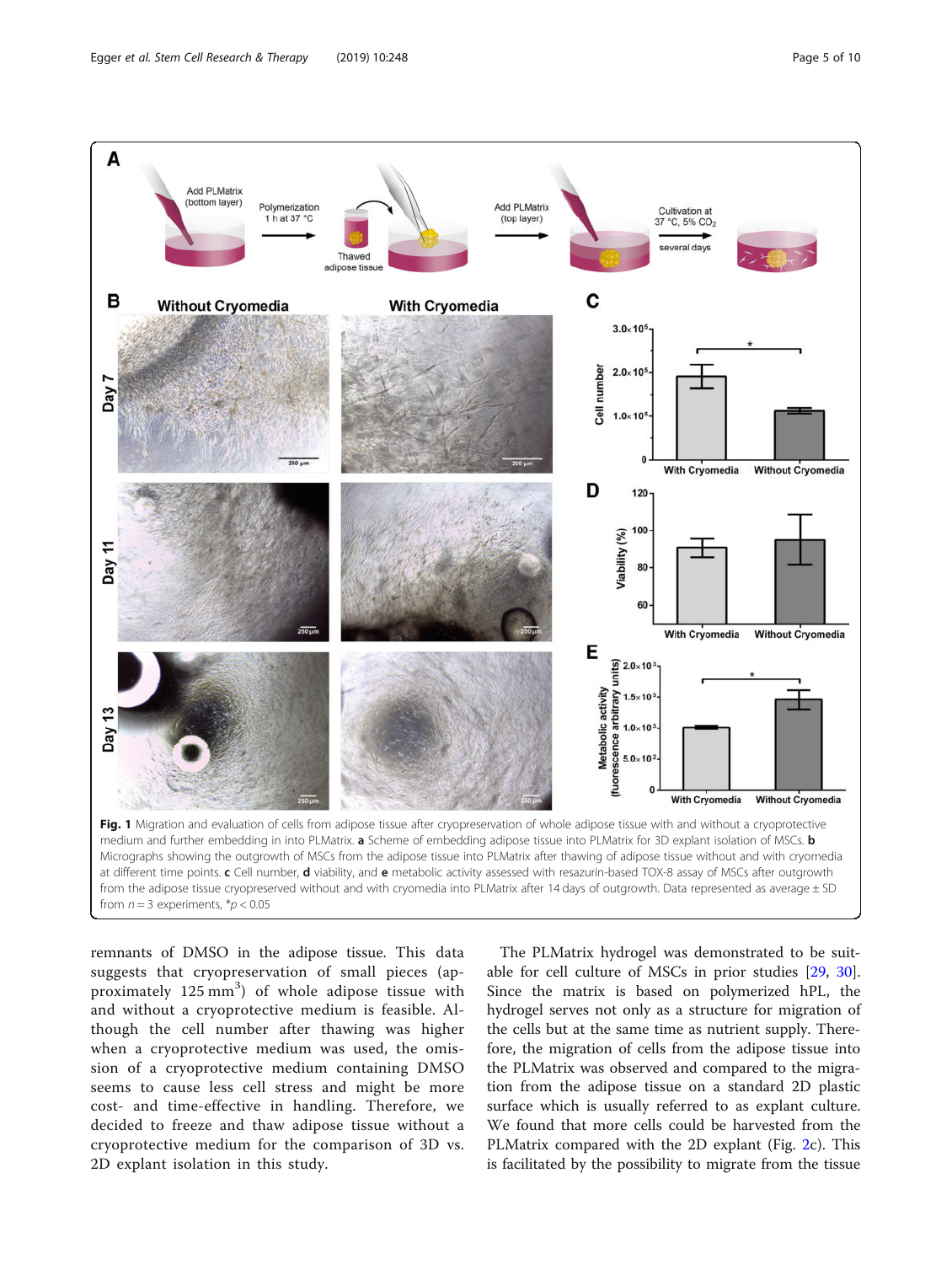<span id="page-5-0"></span>

not only in two, but three dimensions. It has already been reported that the isolation of adipose-derived MSCs by explant culture increases the cell yield compared to isolation by enzymatic digestion, while the cells displayed similar comparable immunophenotypic and functional properties [\[22](#page-8-0)]. We found that the use of PLMatrix for the isolation of MSCs by explant culture can further increase the yield since cells can grow in all three dimensions, while occupying the same surface area. Interestingly, the histological sections displayed two distinct states of infiltrated areas (Additional file [3](#page-7-0): Figure S2). The more distant areas, which were infiltrated by only few cells, barely displayed collagen, as indicated by eosin staining. In comparison, areas with a higher cell density displayed higher amounts of collagen. During the harvest procedure, the collagen was not totally degraded by collagenase treatment, and single cells were found to still be attached to the collagen fibers after digestion. Therefore, optimization of the harvest procedure might further enhance the efficiency and reproducibility of isolation by 3D explant culture. Also, future approaches need to concentrate on more effective and safe alternatives to avoid the use of collagenase.

Another important factor for future optimization is matrix stiffness, which impacts cell migration, differentiation, and ECM production in a 3D environment [[35](#page-8-0), [36\]](#page-8-0). The Young's modulus of PLMatrix was determined prior to use in cell culture and was found to be 0.1 kPa (data not shown), which is close to clinical values for soft tissues. For example, the bone marrow has a Young's modulus of 0.3 kPa  $[37]$  $[37]$ , the adipose tissue around  $1-4$ kPa  $[38, 39]$  $[38, 39]$  $[38, 39]$  $[38, 39]$ , and viable human MSCs around 1 kPa  $[40]$  $[40]$ . Matrix composition of the surrounding tissue highly affects the elasticity, and major matrix proteins like collagen are known to increase the Young's modulus. As described above, two distinct states of infiltrated areas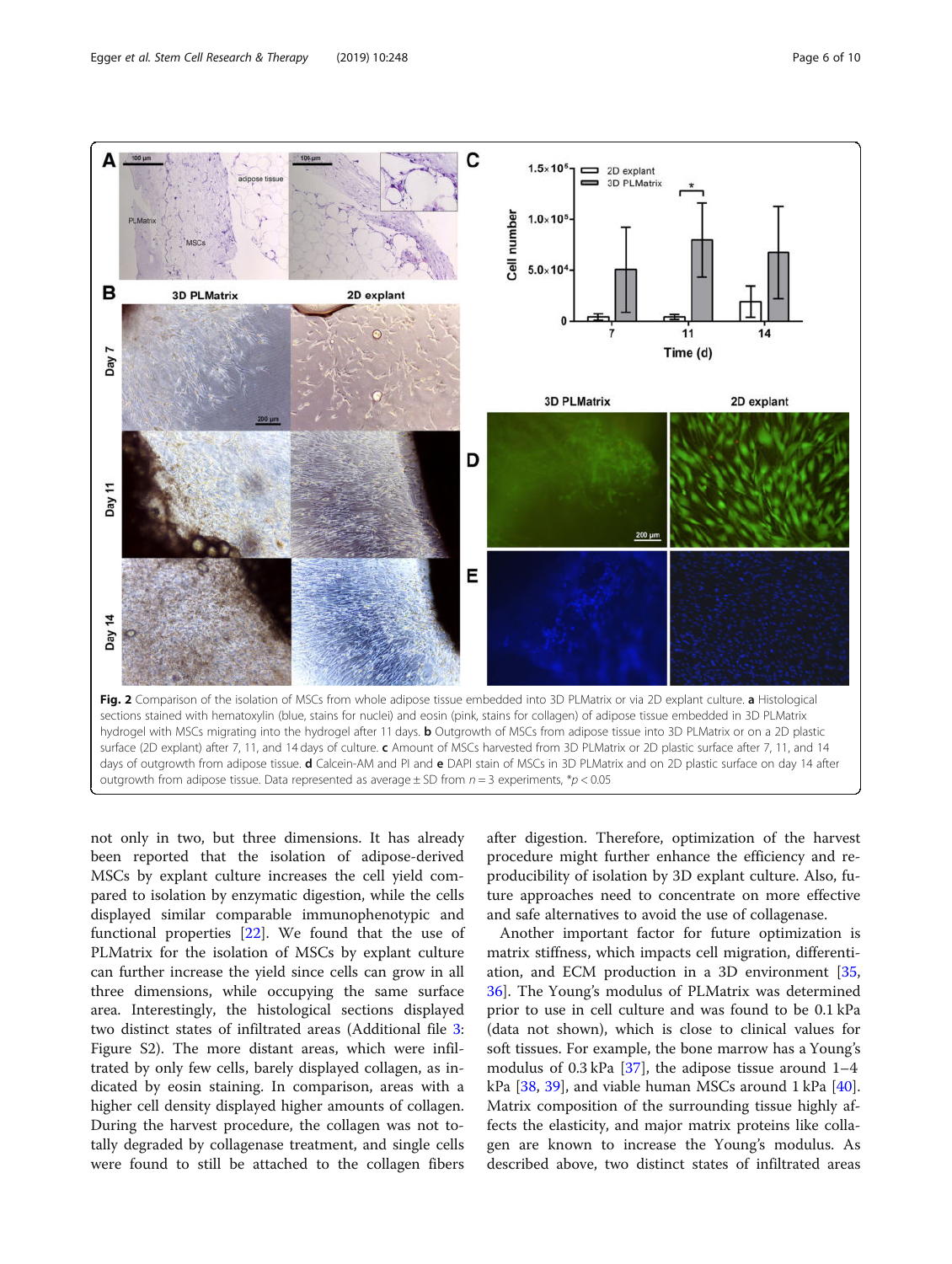<span id="page-6-0"></span>

were found in the histological sections (Additional file [3](#page-7-0): Figure S2). These observations indicate that the cells started to remodel the hydrogel over time, presumably adjusting the Young's modulus to generate a more physiologic matrix. Previous studies have shown that MSCs display an increased proliferation in hydrogels of higher stiffness [[35,](#page-8-0) [36](#page-8-0), [41\]](#page-9-0). Also, differentiation of MSCs is known to be regulated by substrate stiffness [[42\]](#page-9-0). For example, a stiff substrate was shown to induce osteogenic differentiation, whereas a soft substrate induced neuronal differentiation [\[36](#page-8-0)]. Therefore, future work will focus on the development of a tunable hPLbased hydrogel with an increased Young's modulus.

To characterize the cells derived from 3D explant isolation, the differentiation capacity and phenotypic properties of the cells were determined. The cells were able to differentiate into the adipogenic, chondrogenic, and osteogenic lineage (Additional files [4,](#page-7-0) [5,](#page-7-0) and [6:](#page-7-0) Figures S3 to S5). Also, the isolated cells were found to be

positive for CD73, CD90, and CD105 and negative for CD14, CD20, CD34, CD45, and HLA-DR which is in accordance with the minimal criteria for the characterization of MSCs [\[9](#page-8-0)]. While the surface marker profile and average expression of most markers were similar, the expression of CD73 was found to be altered in cells from 2D explant and PLMatrix, as compared to the 2D control. CD73 is expressed on a variety of cell types and known to be involved in many processes such as the adaption to hypoxia or response to inflammation [[43\]](#page-9-0). Furthermore, a recent publication discussed CD73 as a universal marker for the purification of MSCs after isolation [\[44](#page-9-0)]. In this study, a CD29+CD54+CD31−CD45<sup>−</sup> population isolated from rat bone marrow was identified as MSCs with high colony-forming efficiency and trilineage differentiation capacity. These cells were identical to a population isolated by positive selection of CD73 and uniformly expressed other characteristic MSC markers (CD29, CD44, and CD90).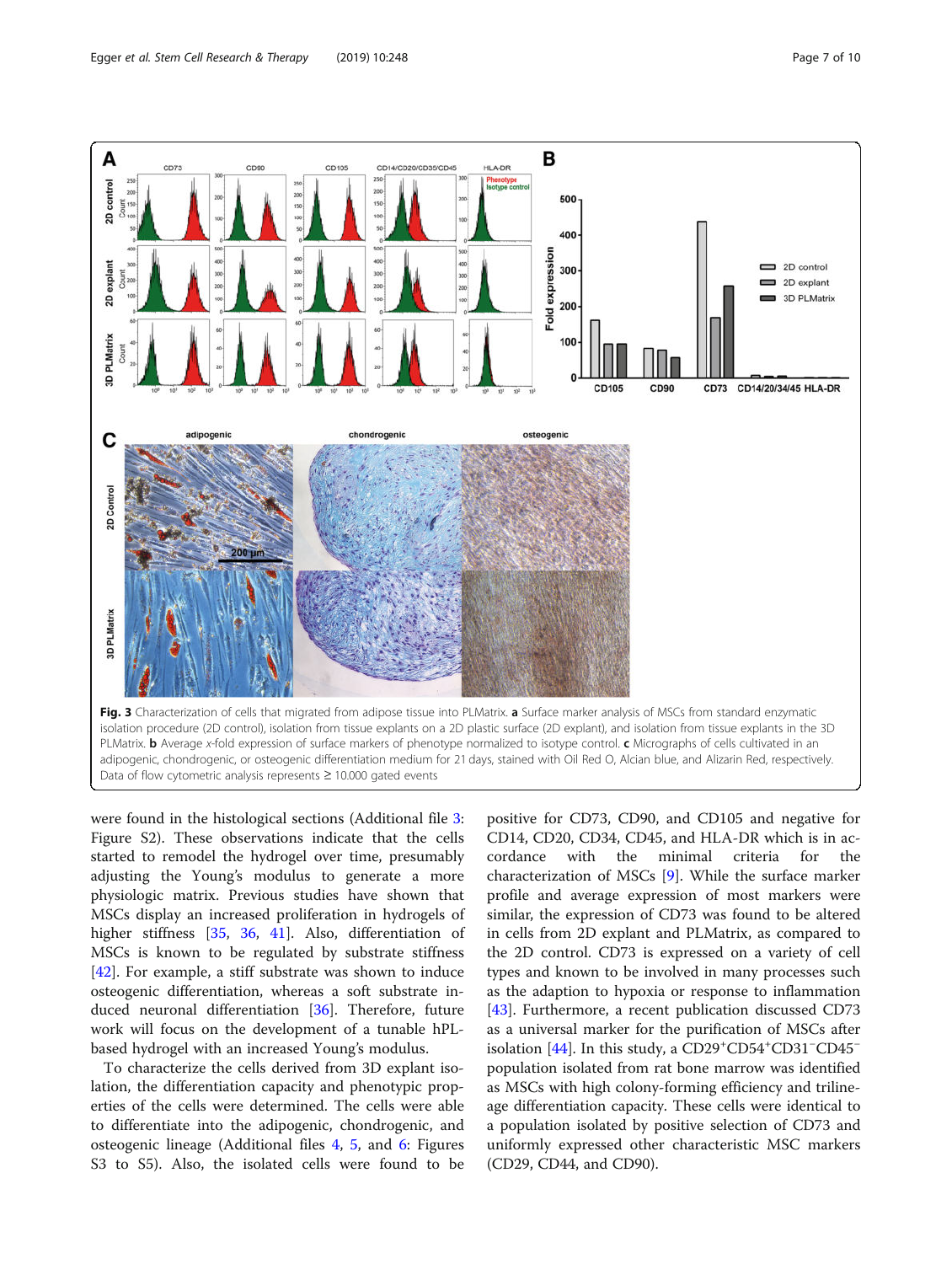<span id="page-7-0"></span>In summary, the cells isolated in PLMatrix were found to differentiate into adipogenic, chondrogenic, and osteogenic lineage and to express a MSC-like surface marker profile. Furthermore, the differentiation potential and surface marker profiler was similar to MSCs from the traditional 2D enzymatic isolation procedure. Consequently, these cells were considered as MSCs.

## Conclusions

In this study, we found that small pieces of whole adipose tissue can be frozen and thawed either with a standard cryoprotective medium or even without a medium. The use of a medium with DMSO as a cryoprotective compound increased the yield, but decreased the metabolic activity of cells. Since adipose tissue is often not available on demand, this procedure can potentially be used for long-term storage; however, the quality of MSC after longer storage time will have to be tested in the future. Moreover, to the best of our knowledge, we demonstrate the first approach for the direct isolation of MSCs from tissue into a soft 3D environment, avoiding any contact to a 2D surface. This process might enable to cultivate MSCs in a physiologic 3D environment for the entire period of in vitro culture. With the use of PLMatrix hydrogel, the 3D environment serves as adhesion matrix and nutrient supply, both of which are promoting cell migration into the matrix. The development of a tunable hPL-based hydrogel with adjustable Young's modulus is planned, in order to increase proliferation during 3D explant isolation, and thus the cellular yield. The cells harvested from the matrix were characterized towards the surface marker profile and differentiation capacity and were found to fulfill the minimal criteria for MSCs. The feasibility of upscaling this approach needs to be evaluated in the future. Also, harvesting procedures need further optimization to increase the cellular yield.

Traditional isolation methods based on enzymatic treatment and selection by 2D plastic surfaces do not represent a physiologic environment. Since 3D culture often leads to a behavior that is more representative of the in vivo situation, the isolation into a 3D environment avoiding any contact with 2D plastic surfaces might contribute to a more physiologic behavior of MSCs. This is desirable, especially in the context of therapeutic approaches and in vitro models, since MSCs display a significantly increased therapeutic potential when cultured in 3D. However, the therapeutic potential of MSCs derived by 3D explant isolation remains to be evaluated by functional assays.

## Additional files

[Additional file 1:](https://doi.org/10.1186/s13287-019-1346-2) Figure S1. Time series of micrographs of adipose tissue embedded in PLMatrix over a course of 104 h. Cells migrating from the tissue into the matrix can be observed after 72 h. (JPG 1352 kb)

[Additional file 2:](https://doi.org/10.1186/s13287-019-1346-2) Video S1. Cells migrating from adipose tissue into PLMatrix 48 – 104 h after imbedding adipose tissue into PLMatrix. (MP4 6459 kb)

[Additional file 3:](https://doi.org/10.1186/s13287-019-1346-2) Figure S2. Histological sections stained with hematoxylin (blue, stains for nuclei) and eosin (pink, stains for collagen). (A) PLMatrix with MSCs that migrated into the hydrogel (the dashed line separates areas where MSCs started to remodel the matrix and areas that are infiltrated by only a few cells). (B) Micrographs covering actual areas of MSC outgrowth from adipose tissue into PLMatrix. (JPG 2257 kb)

[Additional file 4:](https://doi.org/10.1186/s13287-019-1346-2) Figure S3. Cells derived from isolation by enzymatic treatment (2D control) or from 3D isolation (3D PLMatrix) cultivated for 0 or 21 days in control medium (CM) or adipogenic differentiation medium (ADM) stained with Oil Red O. (JPG 2802 kb)

[Additional file 5:](https://doi.org/10.1186/s13287-019-1346-2) Figure S4. Histological sections of cells derived from isolation by enzymatic treatment (2D control) or from 3D isolation (3D PLMatrix) cultivated for 21 days in control medium (CM) or chondrogenic differentiation medium (CDM) stained with Alcian Blue. (JPG 1693 kb)

[Additional file 6:](https://doi.org/10.1186/s13287-019-1346-2) Figure S5. Cells derived from isolation by enzymatic treatment (2D control) or from 3D isolation (3D PLMatrix) cultivated for 0 or 21 days in control medium (CM) or osteogenic differentiation medium (ODM) stained with Alizarin Red. (JPG 2645 kb)

#### Acknowledgements

We thank Maria Egger from mooi-mooi.de for preparing the graphical repre-sentation of the workflow (Fig. [1](#page-4-0)a).

#### Authors' contributions

AO and BM performed the experiments. DE designed and performed the experiments, analyzed the data, and wrote the manuscript. VC, HH, and CK designed the study and reviewed the manuscript. All authors read and approved the final manuscript.

#### Funding

This work was partially funded by the "Forschungszentrum Jülich GmbH, Innovationsgutschein F&E", project number: 322-005-1602-0569.

#### Availability of data and materials

The datasets used and/or analyzed during the current study are available from the corresponding author on reasonable request.

#### Ethics approval and consent to participate

The use of human tissue was approved by the ethics committee of the Medical University Vienna, Austria (EK Nr. 957/2011, 30 January 2013), and the donor gave written consent.

#### Consent for publication

Not applicable.

#### Competing interests

The University of Natural Resources and Life Science received PLSolution and PLMatrix from PL BioScience GmbH, Aachen, Germany. Dr. Hatim Hemeda is the executive director of PL BioScience GmbH. The other authors declare that they have no competing interests.

#### Author details

<sup>1</sup>Department of Biotechnology, University of Natural Resources and Life Science, Vienna, Austria. <sup>2</sup>PL BioScience GmbH, Technology Centre Aachen Aachen, Germany.

Received: 3 June 2019 Revised: 2 July 2019 Accepted: 15 July 2019 Published online: 09 August 2019

#### References

- 1. Conget PA, Minguell JJ. Phenotypical and functional properties of human bone marrow mesenchymal progenitor cells. J Cell Physiol. 1999;181(1):67–73. [https://doi.org/10.1002/\(SICI\)1097-4652\(199910\)181:1<](https://doi.org/10.1002/(SICI)1097-4652(199910)181:1<67::AID-JCP7>3.0.CO;2-C) [67::AID-JCP7>3.0.CO;2-C.](https://doi.org/10.1002/(SICI)1097-4652(199910)181:1<67::AID-JCP7>3.0.CO;2-C)
- 2. Hattori H, Sato M, Masuoka K, Ishihara M, Kikuchi T, Matsui T, et al. Osteogenic potential of human adipose tissue-derived stromal cells as an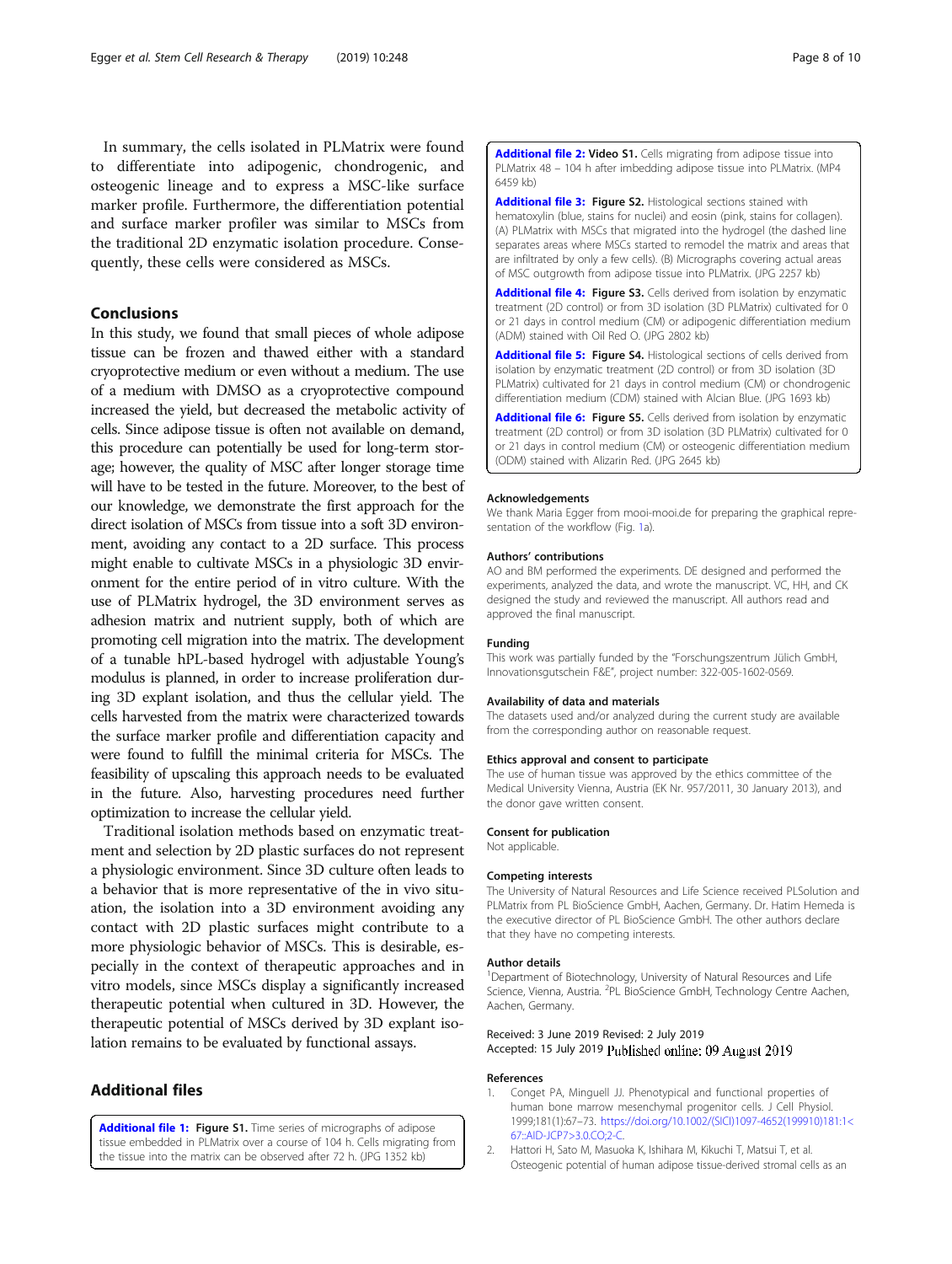<span id="page-8-0"></span>alternative stem cell source. Cells Tissues Organs. 2004;178(1):2–12. [https://](https://doi.org/10.1159/000081088) [doi.org/10.1159/000081088.](https://doi.org/10.1159/000081088)

- 3. Witkowska-Zimny M, Wrobel E. Perinatal sources of mesenchymal stem cells: Wharton's jelly, amnion and chorion. Cell Mol Biol Lett. 2011;16(3):493–514. <https://doi.org/10.2478/s11658-011-0019-7>.
- 4. Moretti P, Hatlapatka T, Marten D, Lavrentieva A, Majore I, Hass R, et al. Mesenchymal stromal cells derived from human umbilical cord tissues: primitive cells with potential for clinical and tissue engineering applications. Bioreactor Systems for Tissue Engineering Ii: Strategies for the Expanison and Directed Differentiation of Stem Cells. 2010;123:29–54. [https://doi.org/1](https://doi.org/10.1007/10_2009_15) [0.1007/10\\_2009\\_15.](https://doi.org/10.1007/10_2009_15)
- 5. Hass R, Kasper C, Bohm S, Jacobs R. Different populations and sources of human mesenchymal stem cells (MSC): a comparison of adult and neonatal tissue-derived MSC. Cell Commun Signaling. 2011;9:12. [https://doi.org/10.11](https://doi.org/10.1186/1478-811X-9-12) [86/1478-811X-9-12](https://doi.org/10.1186/1478-811X-9-12).
- 6. Salingcarnboriboon R, Yoshitake H, Tsuji K, Obinata M, Amagasa T, Nifuji A, et al. Establishment of tendon-derived cell lines exhibiting pluripotent mesenchymal stem cell-like property. Exp Cell Res. 2003;287(2):289–300. [https://doi.org/10.1016/S0014-4827\(03\)00107-1.](https://doi.org/10.1016/S0014-4827(03)00107-1)
- 7. Seo BM, Miura M, Gronthos S, Bartold PM, Batouli S, Brahim J, et al. Investigation of multipotent postnatal stem cells from human periodontal ligament. Lancet. 2004;364(9429):149–55. [https://doi.org/10.1016/S0140-6736](https://doi.org/10.1016/S0140-6736(04)16627-0) [\(04\)16627-0.](https://doi.org/10.1016/S0140-6736(04)16627-0)
- Toma JG, Akhavan M, Fernandes KJL, Barnabe-Heider F, Sadikot A, Kaplan DR, et al. Isolation of multipotent adult stem cells from the dermis of mammalian skin. Nature Cell Biol. 2001;3(9):778–84. [https://doi.org/10.1038/](https://doi.org/10.1038/Ncb0901-778) [Ncb0901-778](https://doi.org/10.1038/Ncb0901-778).
- 9. Dominici M, Le Blanc K, Mueller I, Slaper-Cortenbach I, Marini F, Krause D, et al. Minimal criteria for defining multipotent mesenchymal stromal cells. The International Society for Cellular Therapy position statement. Cytotherapy. 2006;8(4):315–7.
- 10. Bourin P, Bunnell BA, Casteilla L, Dominici M, Katz AJ, March KL, et al. Stromal cells from the adipose tissue-derived stromal vascular fraction and culture expanded adipose tissue-derived stromal/stem cells: a joint statement of the International Federation for Adipose Therapeutics and Science (IFATS) and the International Society for Cellular Therapy (ISCT). Cytotherapy. 2013;15(6):641–8. <https://doi.org/10.1016/j.jcyt.2013.02.006>.
- 11. Long XX, Olszewski M, Huang W, Kletzel M. Neural cell differentiation in vitro from adult human bone marrow mesenchymal stem cells. Stem Cells Dev. 2005;14(1):65–9. [https://doi.org/10.1089/scd.2005.14.65.](https://doi.org/10.1089/scd.2005.14.65)
- 12. Xu WR, Zhang XR, Qian H, Zhu W, Sun XC, Hu J, et al. Mesenchymal stem cells from adult human bone marrow differentiate into a cardiomyocyte phenotype in vitro. Exp Biol Med. 2004;229(7):623–31 <go to ISI>:// 000222398300006.
- 13. Ma YL, Xu YS, Xiao ZF, Yang W, Zhang C, Song E, et al. Reconstruction of chemically burned rat corneal surface by bone marrow-derived human mesenchymal stem cells. Stem Cells. 2006;24(2):315–21. [https://doi.org/1](https://doi.org/10.1634/stemcells.2005-0046) [0.1634/stemcells.2005-0046.](https://doi.org/10.1634/stemcells.2005-0046)
- 14. Oh JY, Kim MK, Shin MS, Lee HJ, Ko JH, Wee WR, et al. The antiinflammatory and anti-angiogenic role of mesenchymal stem cells in corneal wound healing following chemical injury. Stem Cells. 2008;26(4): 1047–55. [https://doi.org/10.1634/stemcells.2007-0737.](https://doi.org/10.1634/stemcells.2007-0737)
- 15. Murphy MB, Moncivais K, Caplan AI. Mesenchymal stem cells: environmentally responsive therapeutics for regenerative medicine. Exp Mol Med. 2013;45. [https://doi.org/10.1038/emm.2013.94.](https://doi.org/10.1038/emm.2013.94)
- 16. Sorrell JM, Baber MA, Caplan AI. Influence of adult mesenchymal stem cells on in vitro vascular formation. Tissue Eng Part A. 2009;15(7):1751–61. [https://](https://doi.org/10.1089/ten.tea.2008.0254) [doi.org/10.1089/ten.tea.2008.0254](https://doi.org/10.1089/ten.tea.2008.0254).
- 17. Meirelles LD, Nardi NB. Methodology, biology and clinical applications of mesenchymal stem cells. Front Biosci (Landmark Ed). 2009;14:4281–98. [https://doi.org/10.2741/3528.](https://doi.org/10.2741/3528)
- 18. Zuk PA, Zhu M, Ashjian P, De Ugarte DA, Huang JI, Mizuno H, et al. Human adipose tissue is a source of multipotent stem cells. Mol Biol Cell. 2002; 13(12):4279–95. <https://doi.org/10.1091/mbc.E02-02-0105>.
- 19. Jahr H, Pfeiffer G, Hering BJ, Federlin K, Bretzel RG. Endotoxin-mediated activation of cytokine production in human PBMCs by collagenase and Ficoll. J Mol Med-Jmm. 1999;77(1):118–20. [https://doi.org/10.1007/s00109005](https://doi.org/10.1007/s001090050316) [0316](https://doi.org/10.1007/s001090050316).
- 20. Vargas F, VivesPi M, Somoza N, FernandezLlamazares J, PujolBorrell R. Endotoxin activity of collagenase and human islet transplantation. Lancet. 1997;350(9078):641. [https://doi.org/10.1016/S0140-6736\(05\)63331-4.](https://doi.org/10.1016/S0140-6736(05)63331-4)
- 21. Ishige I, Nagamura-Inoue T, Honda MJ, Harnprasopwat R, Kido M, Sugimoto M, et al. Comparison of mesenchymal stem cells derived from arterial, venous, and Wharton's jelly explants of human umbilical cord. Int J Hematol. 2009;90(2):261–9. <https://doi.org/10.1007/s12185-009-0377-3>.
- 22. Priya N, Sarcar S, Sen Majumdar A, SundarRaj S. Explant culture: a simple, reproducible, efficient and economic technique for isolation of mesenchymal stromal cells from human adipose tissue and lipoaspirate. J Tissue Eng Regen Med. 2014;8(9):706–16. <https://doi.org/10.1002/term.1569>.
- 23. Hendijani F. Explant culture: an advantageous method for isolation of mesenchymal stem cells from human tissues. Cell Prolif. 2017;50(2). [https://](https://doi.org/10.1111/cpr.12334) [doi.org/10.1111/cpr.12334.](https://doi.org/10.1111/cpr.12334)
- 24. Lv FJ, Tuan RS, Cheung KMC, Leung VYL. Concise review: the surface markers and identity of human mesenchymal stem cells. Stem Cells. 2014; 32(6):1408–19. <https://doi.org/10.1002/stem.1681>.
- 25. Baker BM, Chen CS. Deconstructing the third dimension how 3D culture microenvironments alter cellular cues. J Cell Sci. 2012;125(13):3015–24. [https://doi.org/10.1242/jcs.079509.](https://doi.org/10.1242/jcs.079509)
- 26. Sart S, Tsai AC, Li Y, Ma T. Three-dimensional aggregates of mesenchymal stem cells: cellular mechanisms, biological properties, and applications. Tissue Eng Part B Rev. 2014;20(5):365–80. <https://doi.org/10.1089/ten.TEB.2013.0537>.
- 27. Egger D, Schwedhelm I, Hansmann J, Kasper C. Hypoxic three-dimensional scaffold-free aggregate cultivation of mesenchymal stem cells in a stirred tank reactor. Bioengineering (Basel). 2017;4(2). [https://doi.org/10.3390/](https://doi.org/10.3390/bioengineering4020047) [bioengineering4020047](https://doi.org/10.3390/bioengineering4020047).
- 28. Papadimitropoulos A, Piccinini E, Brachat S, Braccini A, Wendt D, Barbero A, et al. Expansion of human mesenchymal stromal cells from fresh bone marrow in a 3D scaffold-based system under direct perfusion. PLoS One. 2014;9(7):e102359. <https://doi.org/10.1371/journal.pone.0102359>.
- 29. Hemeda H, Giebel B, Wagner W. Evaluation of human platelet lysate versus fetal bovine serum for culture of mesenchymal stromal cells. Cytotherapy. 2014;16(2):170–80.
- 30. Walenda G, Hemeda H, Schneider RK, Merkel R, Hoffmann B, Wagner W. Human platelet lysate gel provides a novel three dimensional-matrix for enhanced culture expansion of mesenchymal stromal cells. Tissue Engineering Part C-Methods. 2012;18(12):924–34. [https://doi.org/10.1089/](https://doi.org/10.1089/ten.tec.2011.0541) [ten.tec.2011.0541.](https://doi.org/10.1089/ten.tec.2011.0541)
- 31. Choudhery MS, Badowski M, Muise A, Pierce J, Harris DT. Cryopreservation of whole adipose tissue for future use in regenerative medicine. J Surg Res. 2014;187(1):24–35. <https://doi.org/10.1016/j.jss.2013.09.027>.
- 32. Devitt SM, Carter CM, Dierov R, Weiss S, Gersch RP, Percec I. Successful isolation of viable adipose-derived stem cells from human adipose tissue subject to long-term cryopreservation: positive implications for adult stem cell-based therapeutics in patients of advanced age. Stem Cells Int. 2015; 2015:146421. <https://doi.org/10.1155/2015/146421>.
- 33. Egger D, Spitz S, Fischer M, Handschuh S, Glosmann M, Friemert B, et al. Application of a parallelizable perfusion bioreactor for physiologic 3D cell culture. Cells Tissues Organs. 2017;203(5):316–26. <https://doi.org/10.1159/000457792>.
- 34. Ginis I, Grinblat B, Shirvan MH. Evaluation of bone marrow-derived mesenchymal stem cells after cryopreservation and hypothermic storage in clinically safe medium. Tissue Eng Part C-Methods. 2012;18(6):453–63. [https://doi.org/10.1089/ten.tec.2011.0395.](https://doi.org/10.1089/ten.tec.2011.0395)
- 35. Rowlands AS, George PA, Cooper-White JJ. Directing osteogenic and myogenic differentiation of MSCs: interplay of stiffness and adhesive ligand presentation. Am J Phys Cell Phys. 2008;295(4):C1037–44. [https://doi.org/1](https://doi.org/10.1152/ajpcell.67.2008) [0.1152/ajpcell.67.2008](https://doi.org/10.1152/ajpcell.67.2008).
- 36. Li Z, Gong YW, Sun SJ, Du Y, Lu DY, Liu XF, et al. Differential regulation of stiffness, topography, and dimension of substrates in rat mesenchymal stem cells. Biomaterials. 2013;34(31):7616–25. [https://doi.org/10.1016/j.](https://doi.org/10.1016/j.biomaterials.2013.06.059) [biomaterials.2013.06.059.](https://doi.org/10.1016/j.biomaterials.2013.06.059)
- 37. Winer JP, Janmey PA, McCormick ME, Funaki M. Bone marrow-derived human mesenchymal stem cells become quiescent on soft substrates but remain responsive to chemical or mechanical stimuli. Tissue Eng A. 2009; 15(1):147–54. [https://doi.org/10.1089/ten.tea.2007.0388.](https://doi.org/10.1089/ten.tea.2007.0388)
- 38. Alkhouli N, Mansfield J, Green E, Bell J, Knight B, Liversedge N, et al. The mechanical properties of human adipose tissues and their relationships to the structure and composition of the extracellular matrix. Am J Physiol Endocrinol Metab. 2013;305(12):E1427–35. [https://doi.org/10.1152/ajpendo.](https://doi.org/10.1152/ajpendo.00111.2013) [00111.2013.](https://doi.org/10.1152/ajpendo.00111.2013)
- 39. Comley K, Fleck NA. A micromechanical model for the Young's modulus of adipose tissue. Int J Solids Struct. 2010;47(21):2982–90. [https://doi.org/10.1](https://doi.org/10.1016/j.ijsolstr.2010.07.001) [016/j.ijsolstr.2010.07.001.](https://doi.org/10.1016/j.ijsolstr.2010.07.001)